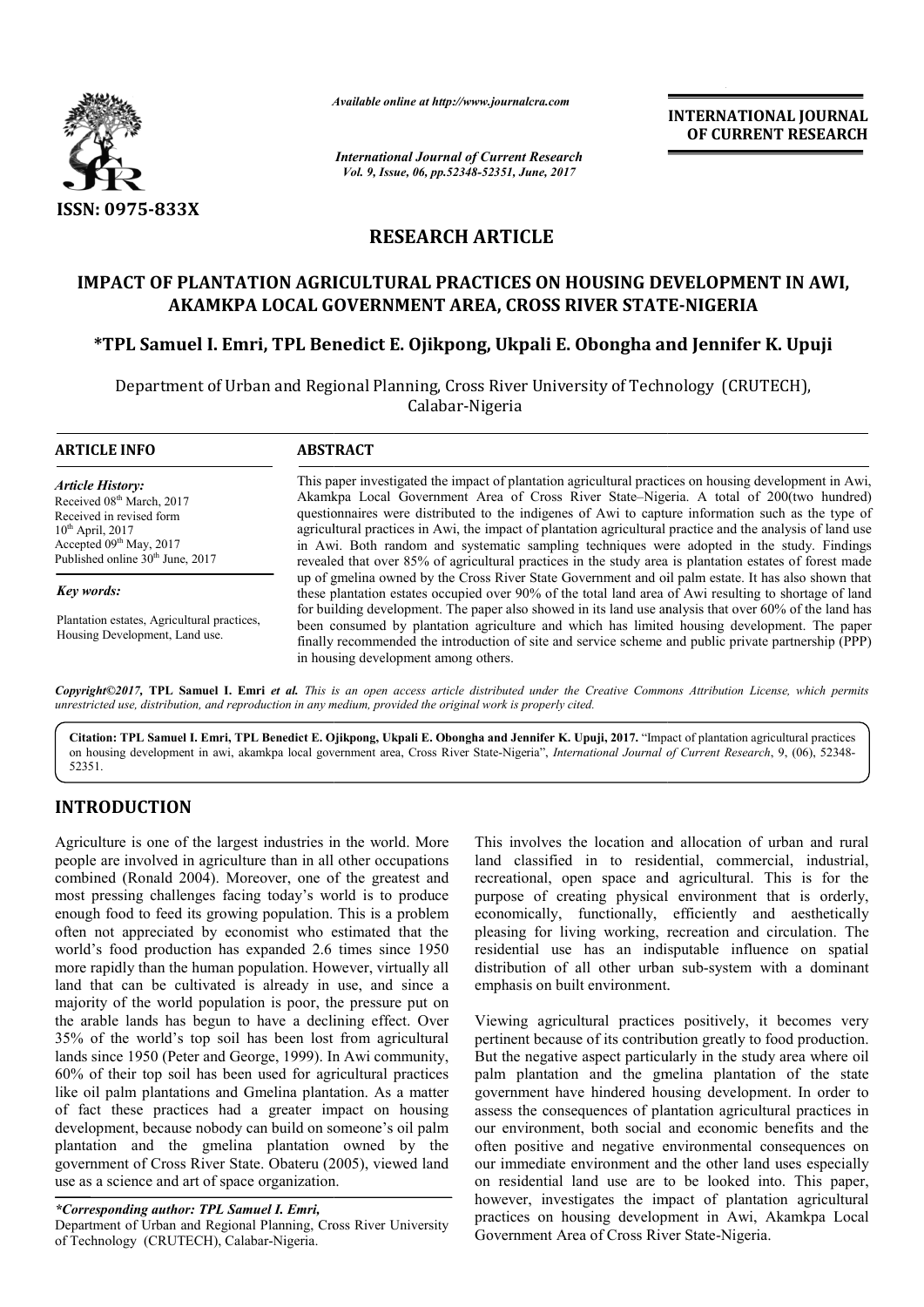#### **Conceptual framework and literature review**

**The concept of sustainable development:** Sustainable development as a concept largely incorporates the twin objectives of human development and environmental protection. As defined by the Brundland commission in its 1987 report on our common goal of meeting the needs of the present generation without compromising that of future generations (World development Report 2004). It is further elaborated as a process in which the exploitation of natural resources, the direction of investment, the orientation of technological development and institutional change are all in harmony and enhance both current and future potentials to meet human needs and aspiration (NEST 1992). Sustainable development is not a new concept. It is in fact, the latest expression of a long standing ethnic involving people's relationship to the environment and therefore very much related to the concept of human relationship to the environment and their adaptation pattern to change in the environment. The concept of sustainable development has been adapted to this study in building the literature review.

### **Literature Preview**

Human history is replaced with a list of past civilizations which flourished, but eventually decline partly as a result of lack of proper management of their respective environments. In order to avoid a repeat of history, therefore, adequate attention must be devoted to good management and conservation of the environment so that increased in food, fibber and other resources can be produced at minimum cost and the risk to the survival of future generation minimized. In the absence of rational and conscious sustainable exploitation of the physical and natural resources, irreplaceable and probably irreversible damages inevitably result. (NOUN 2009). According to Yudelman (1998) and Douglas (1992), African problems are always looked at the context of economic constraints. Yet eroding soils, deteriorating range land, dwindling forest and falling water tables, consequences of environmental mismanagement, are testimonies to the related crisis of ecological degradation. We therefore need to understand the inter-relationship of the sectors of the Nigeria economy so that we do not promote one development at the expense of another. Hence, sustainable development should be the overriding issue in future planning, and this among other requirements, demands adequate knowledge of sensitivity towards resources management. Sustainability expands the concept of development by recognizing the ecological limits imposed on achieving a given set of development objectives. Sustainable development is a "positive socio-economic change that does not undermine the ecological and social system upon which community and social systems are dependent".

The residential land use compasses of various housing units to the entire residential neighbourhood complexes. Housing is more than shelter; it is a bundle of services. It is the totality of the housing environment which includes the shelter (Omole, 2001). The importance of housing to the socio-economy wellbeing of the century and the economic development of the nation cannot be over emphasized. Housing is also an issue that touches on the life of individuals as well as that of the nation and great importance is ascribed to the role it plays in endangering human comfort by both nature and society. It has been universally accepted as the second most important essential human needs after food since it embraces all the social services and utilities that make a community or neighbourhood a living environment. Residential land uses range from high density, represented by the multiple-unit structures of urban cores, to low density, where houses on plots of more than an acre, but on the periphery of urban expansion. Linear residential developments along transportation routes extending outward from urban areas should be included as residential appendages to urban centres but care must be taken to distinguish them from commercial strips in the same locality. The residential strips generally have a uniform size and spacing of structures, linear driveways and town areas. The commercial strips are more likely to have buildings of different sizes and spacing large driveways, and parking areas. Residential development along shoreline is also linear and sometimes extends back only one residential parcel from the shoreline to the first road. Areas of spares residential land use, such as farmsteads used to indicate such uses as housing situations such as those existing on military bases, at colleges and universities, living quarters for labourers near a work base, or lodging for employees of agriculture and field operations or resorts thus, will be placed within the industrial, agricultural, or commercial and services categories. (Lianzefa, 2007).

In Nigeria particularly, land is still largely under the control of families, clans and villages, generally Yoruba's have no concept of ownership of land. Land to them belongs to God. In the worlds of a Nigerian chief in 1921 as related by Famariyo in his book (land tenure and agricultural development, 2007), he conceives that land belong to a vest family of which many are dead, few are living and countless numbers are still unborn. Davies (1998) holds the view that the land use is unnecessary that by shifting emphasis from absolute ownership and freehold to occupancy and use, it kills incentives and undermine security of tenure and thus incompatible with modern agricultural practice. There is still strong adherence to the conventional land use planning approach, most major cities including Lagos, Kaduna, Port Harcourt, Onitsha, Enugu and some in other parts of the Niger Delta region have been developing with the conventional land use approach (Jiboye 2005). This has generated diverse environmental problems manifesting in the form of deterioration of cities into slums, pollution, congestion, unsanitary condition and epidemics in residential environments therefore to focus on the impacts of agricultural practice on residential land use. Various factors are to be considered for the isolated state such as the consistency in soil quality and climate, profit maximization by the farmers, land surrounded by unoccupied wilderness, etc. which are all present in the study area. The review of various literatures on the subject matter has shown a useful insight into what is expected from the study.

## **MATERIALS AND METHODS**

This study was conducted in Awi, Akamkpa Local Government Area of Cross River State – Nigeria. The study employed the primary and secondary sources of data. The primary sources of data collection were through administration of questionnaires and personal interview and observation for first hand information to ascertain the impact of plantation agricultural practices on housing development in Awi. The secondary sources of data employed in this study were textbooks and journal articles on the subject matter. Data on the type of plantation agriculture practiced in Awi, impact of plantation agricultural practices and land use analysis were captured in the questionnaire. A total of 200(two hundred)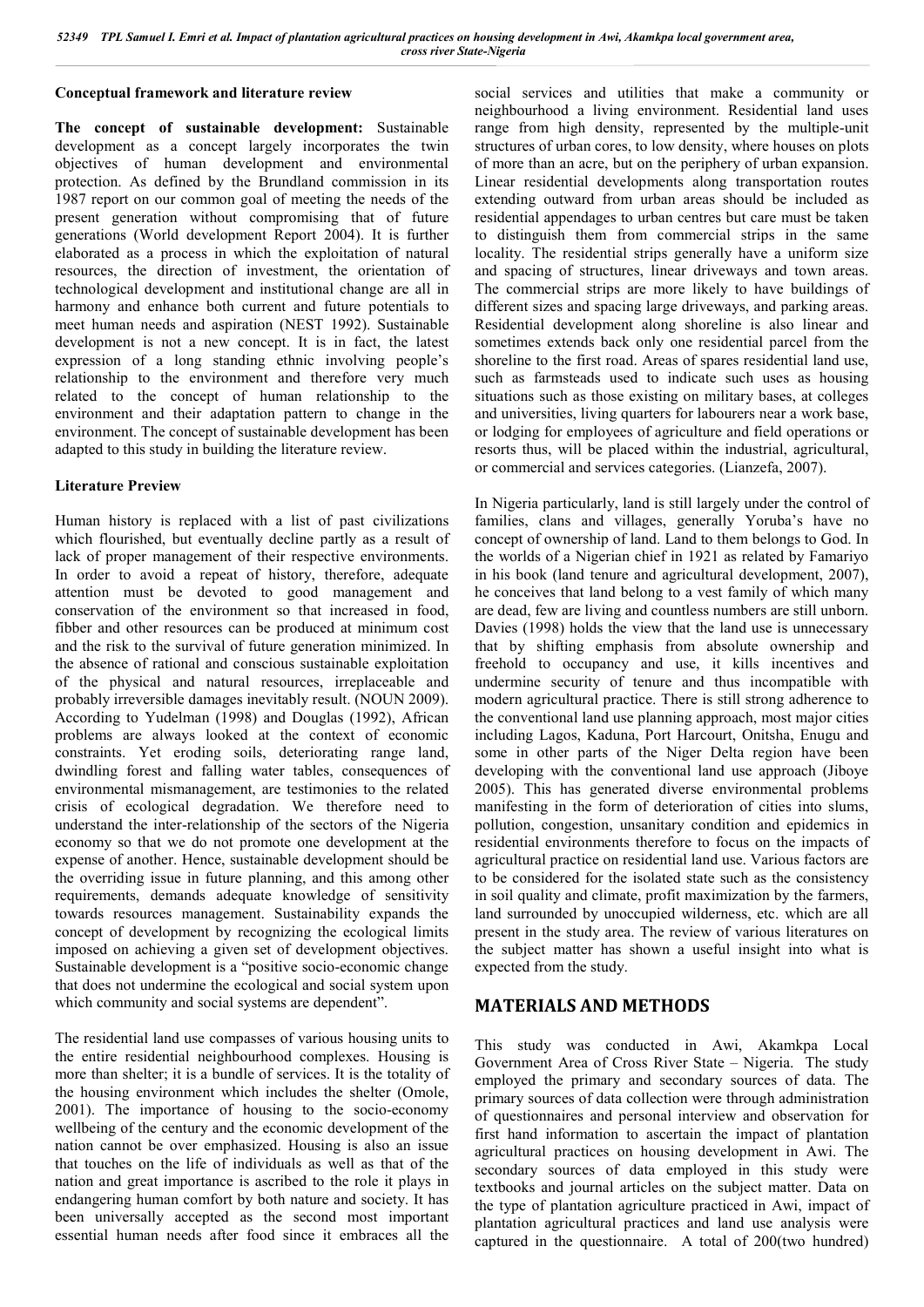questionnaires were distributed to the indigenes of Awi. Random sampling technique was employed in the selection. Respondents were interviewed in order to assess their views on the impact of plantation agricultural practices on housing development in the study area. The descriptive statistics of Tables and percentages were adopted for the analysis.

# **DATA PRESENTATION, ANALYSIS AND RESULTS**

#### **Table 1. Type of plantation agricultural practice**

| <b>TYPE</b>          | Frequency of Respondents | Percentage $(\% )$ |
|----------------------|--------------------------|--------------------|
| <b>Forest Estate</b> | 100                      |                    |
| Palm Estate          | 70                       | 35                 |
| Peasant Farming      | 15                       | 75                 |
| Subsistence Farm     | 10                       |                    |
| Others               |                          | 25                 |
| Total                | 200                      | 100                |

Source: Field Survey (2016)

The Table 1 above shows the type of plantation agriculture practiced in the study area. Forest Estate made up of gmelina owned by the Cross River State Government takes the highest of 50% followed by oil palm estate with 35%. While peasant farming and subsistence farming has 7.5% and 5% respectively. This means that gmelina estate and oil palm estate has taken over a vast land that would have been used for building development.

**Table 2. Impact of plantation agricultural practices on housing development**

| <b>Option</b>        | Coverage (Hectares) | Percentage $(\% )$ |
|----------------------|---------------------|--------------------|
| <b>Forest Estate</b> | 36,489.25           | 33                 |
| Palm Estate          | 42,784.55           | 40                 |
| Peasant Farm         | 16617.48            | 16                 |
| Subsistence F.       | 12,349.18           | 11                 |
| Total                | 108,240.46          | 100                |

Source: Field Survey (2016)

The Table 2 above shows the impact of plantation agricultural practices on housing development in Awi and it shows that forest estate made up of gmelina has occupied 33% of land meant for housing development, oil palm estate occupied over 40% of the land. While peasant and subsistence occupied a negligible proportion of only 16% each. This means that the forest estate made up of gmelina, owned by the Cross River State Government and the oil palm estate by individuals and companies like Calaro Palm Estate has taken over land for housing development. Peasant and subsistence farming has no serious impact on housing development since it occupies a small land area. The information is depicted in Figure 1

| <b>D</b> ption        | Frequency of Respondents | Percentage $(\% )$ |
|-----------------------|--------------------------|--------------------|
| Agricultural land use | 120                      | 60                 |
| Residential land use  | 35                       | 175                |
| Educational land use  | 25                       | 12.5               |
| Circulation land use  | 10                       |                    |
| Commercial land use   | 10                       |                    |
| Total                 | 200                      | 1 O C              |

Source: Field Survey (2016)

The Table 3 above has shows the land use analysis in the study area. Agricultural land use top with 60%, followed by residential land use 30%, educational/public land use 12.5%, commercial and circulation took 5% each. This means that

greater part of the land in the study area is devoted to agriculture.



# **FINDINGS**

The results of this study has shown from the analysis that the type of plantation agriculture practiced in the study area are forest estate made up of gmelina owned by the Cross River State Government and the oil palm estates owned by private individuals and the Calaro Company. These estates have consumed approximately 85% of the total land for agricultural practices in the study area. This has made it practically impossible for developers who are willing and ready to acquire land for development. Also private developers have always found it difficult to get land for development especially developing private accommodation to serve both staff and students of the Cross River State College of Education, Akamkpa. Secondly, considering the impact created by these plantation estates on housing development in the study area, it has been found from the analysis that over 90% of the impact came from forest plantation of gmelina and oil palm estates. This is a serious indication why housing development has not been effective in Awi. The land use analysis of this study has also proven that 60% of the use of land goes to agricultural practices while 40% goes to the entire land uses as illustrated in the Table 3 above.

#### **Recommendation**

This study recommends as follows:

 The introduction of Site and Service Scheme: It appropriate to introduce site and service scheme in which the Cross River State Government use her power of 'Eminent Domain' to acquire all the lands occupied